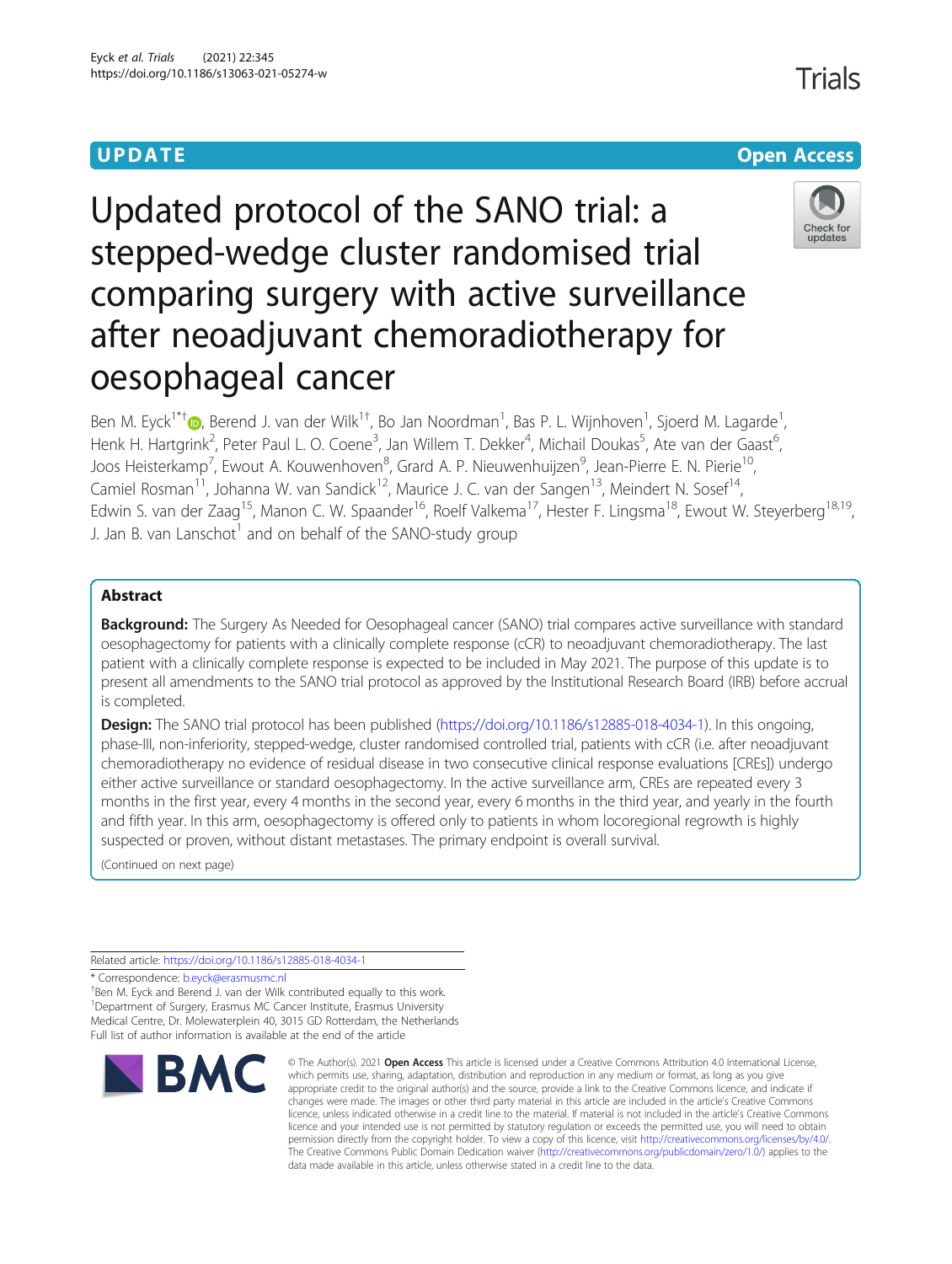#### (Continued from previous page)

Update: Amendments to the study design involve the first cluster in the stepped-wedge design being partially randomised as well and continued accrual of patients at baseline until the predetermined number of patients with cCR is reached. Eligibility criteria have been amended, stating that patients who underwent endoscopic treatment prior to neoadjuvant chemoradiotherapy cannot be included and that patients who have highly suspected residual tumour without histological proof can be included. Amendments to the study procedures include that patients proceed to the second CRE if at the first CRE the outcome of the pathological assessment is uncertain and that patients with a non-passable stenosis at endoscopy are not considered cCR. The sample size was recalculated following new insights on response rates (34% instead of 50%) and survival (expected 2-year overall survival of 75% calculated from the moment of reaching cCR instead of 3-year overall survival of 67% calculated from diagnosis). This reduced the number of required patients with cCR from 264 to 224, but increased the required inclusions from 480 to approximately 740 patients at baseline.

**Conclusion:** Substantial amendments were made prior to closure of enrolment of the SANO trial. These amendments do not affect the outcomes of the trial compared to the original protocol. The first results are expected late 2023. If active surveillance plus surgery as needed after neoadjuvant chemoradiotherapy for oesophageal cancer leads to non-inferior overall survival compared to standard oesophagectomy, active surveillance can be implemented as a standard of care.

Keywords: Oesophageal cancer, Neoadjuvant chemoradiotherapy, Active surveillance, Standard oesophagectomy

### Introduction

The Surgery As Needed for Oesophageal cancer (SANO) trial is an ongoing phase-III trial that compares active surveillance with standard oesophagectomy for patients with a clinically complete response (cCR; i.e. no evidence of residual disease on diagnostics) to neoadjuvant chemoradiotherapy for oesophageal or oesophagogastric junctional cancer [\[1\]](#page-5-0). The trial is designed as a non-inferiority, multi-centre, stepped-wedge, cluster randomised controlled trial. The primary aim is to assess the effectiveness of active surveillance compared to standard oesophagectomy.

Patients are recruited from 12 high-volume centres in the Netherlands. After completion of neoadjuvant chemoradiotherapy (CROSS regimen) [[2\]](#page-5-0), two clinical response evaluations (CREs) are performed: the first (CRE-1) at 4–6 weeks and the second (CRE-2) at 10–14 weeks after completion of neoadjuvant chemoradiotherapy. CRE-1 consists of endoscopy with bite-on-bite biopsies and CRE-2 consists of 18F-FDG PET/CT, followed by endoscopy with bite-on-bite biopsies and endoscopic ultrasonography (EUS) with fine-needle aspiration of suspected lymph nodes. If a patient has cCR at CRE-2, the patient will be assigned to either standard oesophagectomy or active surveillance, depending on which study arm the participating hospital was recruiting for (according to the stepped-wedge, cluster randomised design) [[1\]](#page-5-0). If locoregional residual or distant disease is detected during one of these CREs, the patient is excluded from further follow-up within the study.

Patients in the active surveillance arm undergo diagnostic evaluations similar to CRE-2 every 3 months in the first year, every 4 months in the second year, every 6 months in the third year, and yearly in the fourth and fifth year. During active surveillance, oesophagectomy will be offered only to patients in whom locoregional regrowth is highly suspected or proven in the absence of distant metastasis. A schematic overview of the SANO trial is provided in Fig. [1](#page-2-0).

Ethical approval for the study has been obtained from the institutional review board (IRB) of the Erasmus MC (MEC2017–392). The trial has been registered in the Netherlands Trial Register (NTR 6803) and is being conducted in accordance with the Declaration of Helsinki (10th version, Fortaleza, 2013) and the Dutch Medical Research Involving Human Subjects Act (WMO).

The original SANO trial protocol has been published in BMC Cancer in 2018 ([https://doi.org/10.1186/s12885-](https://doi.org/10.1186/s12885-018-4034-1) [018-4034-1](https://doi.org/10.1186/s12885-018-4034-1)) [[1\]](#page-5-0). Patient accrual has been started in November 2017, and the last patient with a clinically complete response is expected to be included in May 2021. Following the publication of the protocol and start of the trial, amendments have been made to the protocol to reflect new insights about the accuracy of the CREs and survival of the study population and to further clarify the protocol regarding study procedures. The amendments to the protocol have been approved by the IRB of the Erasmus MC. The purpose of this update is to present all amendments to the SANO trial protocol before accrual will be completed.

#### Study design

Two amendments have been made to the study design.

According to the stepped-wedge cluster randomised trial design, clusters of centres are randomised from the control arm to the experimental study arm. The initial trial protocol stated that the centres in the first cluster would not be randomly determined, but would consist of Erasmus Medical Centre (coordinating centre and sponsor of the trial) and Zuyderland Medical Centre.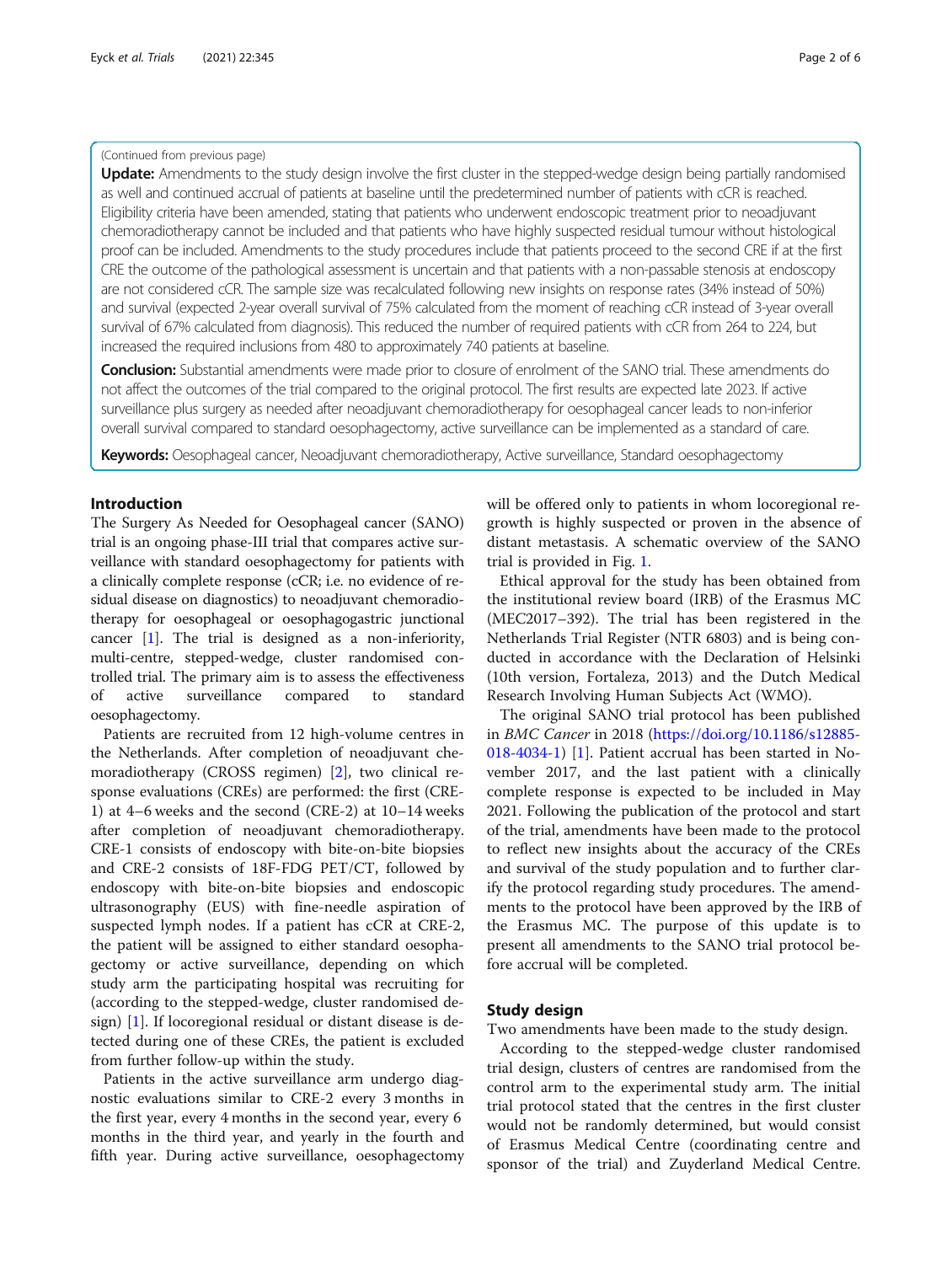<span id="page-2-0"></span>

Both centres have extensive experience in performing CREs and included a large number of patients in the preSANO trial, ensuring maximal safety for introduction of the novel active surveillance strategy [\[3](#page-5-0)]. Meanwhile, there was another centre that gained extensive experience within the preSANO trial. To provide a random effect to this first cluster but ensure optimal patient safety, we randomly assigned either Zuyderland Medical Centre or Catharina Hospital to the first cluster together with the Erasmus MC.

Since the cCR rate and the rate of crossover is variable (see the "[Statistical analysis](#page-4-0)" section), it is not possible to determine an exact number of patients that need to be included at baseline to end up with exactly the correct number of patients with cCR. Therefore, to ensure that we do not end up with a sample size that is too small and thus an underpowered trial, we will continue including patients at baseline until we reach the predetermined number of patients with cCR. As a result, some patients will be included at baseline but will not have reached the moment of cCR yet, while the baseline enrolment of the trial will be stopped. These additional patients will be included in the analysis of the trial to increase the statistical power.

#### Study population

Three amendments have been made to the eligibility criteria.

First, a new exclusion criterion has been added to the protocol to exclude patients who have had diagnostic or therapeutic endoscopic treatment (e.g. endoscopic mucosal resection or endoscopic submucosal dissection) before the start of neoadjuvant chemoradiotherapy. According to the eligibility criteria of the initial protocol, these patients could have been included in the trial at this moment. However, since the oesophageal tumour, and especially the luminal side of the tumour, has been largely removed by the endoscopic resection, accurate detection of locoregional residual disease by means of endoscopic bite-onbite biopsies and follow-up with PET/CT might be hampered. These patients are probably at increased risk of having undetected residual disease during the CREs and are thus possibly at increased risk of developing a nonresectable regrowth.

Second, a small number of patients could not decide to participate in the SANO trial before chemoradiotherapy was started. Since the first CRE is not planned until 4–6 weeks after completion of chemoradiotherapy, the trial protocol was amended to allow patients to be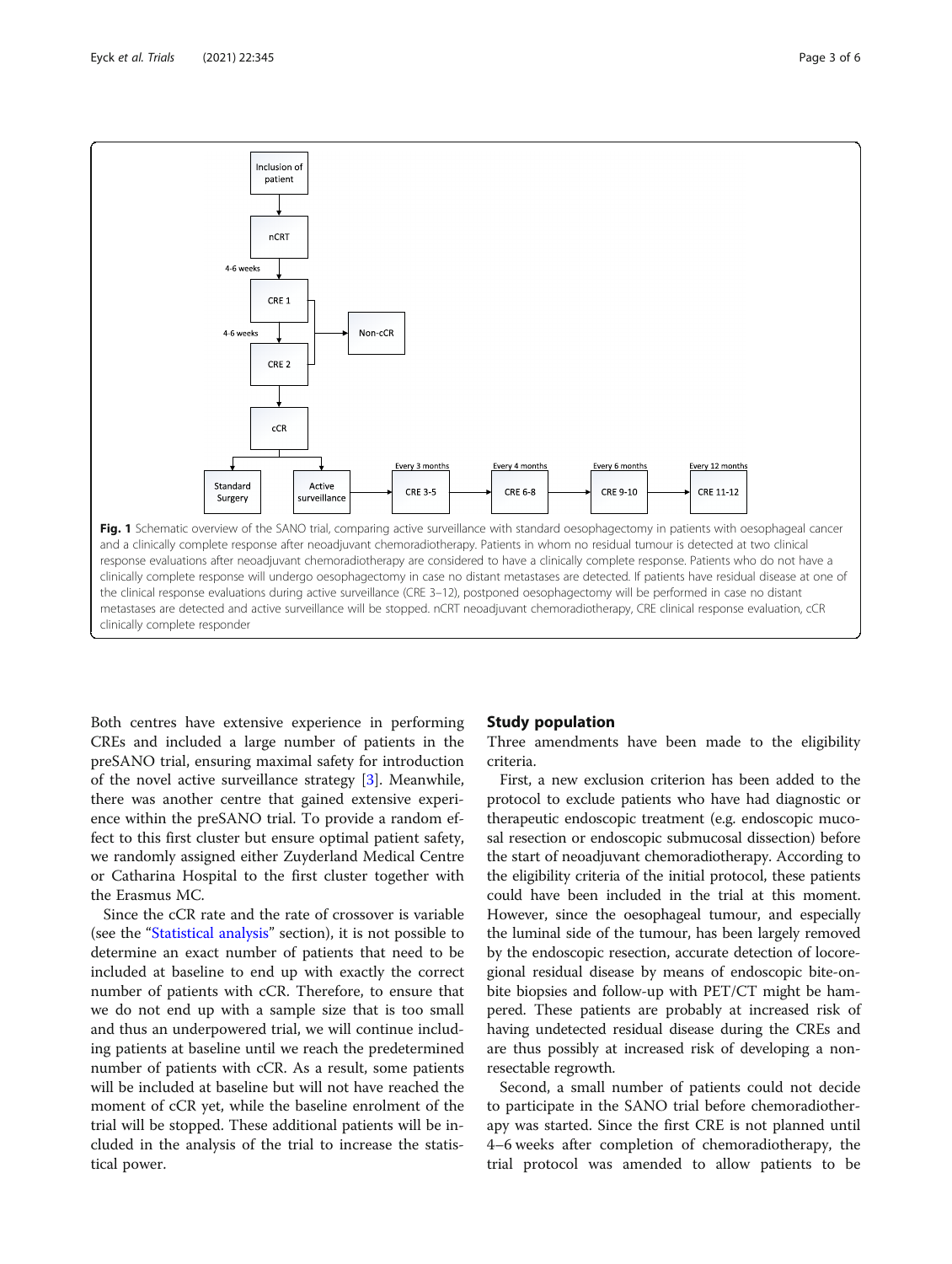included during or shortly after completion of chemoradiotherapy. This might result in some missing baseline health-related quality of life questionnaires.

Third, the initial trial protocol dictated that patients with histologically proven squamous cell carcinoma or adenocarcinoma are eligible. An amendment was made that whenever pathology is inconclusive but a multidisciplinary tumour board concludes that there are sufficient (clinical) arguments for the diagnosis of oesophageal carcinoma (e.g. because of a radiologically, endoscopically, and/or endosonographically highly suspected lesion) and subsequent treatment is neoadjuvant chemoradiotherapy followed by surgery, patients are eligible for the study as well. This situation occurs, however, very rarely. An example of such a situation is as follows: a patient who is known with a history of Barrett's oesophagus presents with increasing dysphagia and weight loss. Endoscopy shows a tumorous lesion within the Barrett segment in the distal oesophagus, of which biopsies are taken. Endoscopic ultrasonography shows a cT3 tumour without positive lymph nodes. The PET/CT scan shows an intense FDG-avid lesion in the distal oesophagus without positive lymph nodes and no distant metastases. The diagnostic CT scan also shows a distal oesophageal tumour without nodal and distant metastases. Eventually, pathology of the biopsies shows highgrade dysplasia, with suspicion of but unconfirmed invasive carcinoma. Despite the absence of confirmation of invasive carcinoma, the patient is enrolled in the SANO trial and neoadjuvant chemoradiotherapy is started.

#### Study algorithm

Four amendments have been made to the study algorithm.

First, the targeting of endoscopic biopsies can be hindered and the pathological assessment of residual tumour cells in the biopsy specimen at CRE-1 can be unreliable due to radiation effects and inflammation. To avoid a high rate of false positives at CRE-1 and since it is known that surgery can be safely postponed up to 10– 14 weeks after completion of chemoradiotherapy, patients proceed to CRE-2 if the outcome of the pathological assessment is uncertain at CRE-1 [[4,](#page-5-0) [5](#page-5-0)]. Of note, if patients have uncertain outcome of the pathological assessment of the biopsy specimen at CRE-2, patients will not be allowed to continue in the trial and will undergo surgery, as information on the safety of further postponement of surgery is lacking.

Second, the initial trial protocol described that at CRE-2, patients with (cyto) histological evidence of locoregional residual disease or highly suspected locoregional residual disease on PET/CT without distant metastases will undergo surgery, whereas patients without (cyto) histological evidence of residual disease are considered cCR. We clarified the protocol and stated that patients who have suspected lymph nodes on EUS which are

unreachable with fine-needle aspiration are not considered cCR. If in the short term no representative cytology can be obtained from suspected lymph nodes during CRE-2, the patient will also not be considered cCR.

Third, the accuracy of endoscopic bite-on-bite biopsies is compromised if a smaller biopsy instrument is being used, for instance a paediatric endoscope. For this reason, we amended the protocol to state that patients who have a stenosis which cannot be passed with a normal Qendoscope during endoscopy at CRE-1 or CRE-2 will not be considered cCR, regardless of traversability with the paediatric endoscope. Comparably, in patients who have a stenosis that cannot be passed with the ultrasound endoscope during CRE-II, an ultrasonographic assessment of lymph nodes cannot be performed beyond the stenosis, compromising complete assessment of the regional lymph nodes. Therefore, patients with a non-passable stenosis during EUS will not be considered cCR.

Fourth, the initial trial protocol dictated that CRE and surveillance biopsies with uncertain outcome or with high-grade dysplasia would have to be revised at the Department of Pathology of the Erasmus MC. However, often this is not logistically feasible, as for safety reasons patients have to undergo surgery as soon as possible after a positive biopsy. Therefore, the amendment states that biopsies can be revised by a second independent expert GI pathologist in the participating centre following the same strategy, using a standard protocol. In case of discordant results, the specimens will be reviewed by a third independent expert GI pathologist and a consensus diagnosis should be reached if at least two pathologists agree. In case the revision concludes high-grade dysplasia, the CRE will be considered positive. In case the results remain uncertain, a multidisciplinary tumour board at the Erasmus MC will reach consensus on further treatment, taking into account the condition of the patient and other diagnostic modalities such as 18-FDG PET-CT.

#### Follow-up

One amendment has been made to the follow-up of patients.

To compare distant dissemination between both treatment arms, the initial trial protocol described that patients included in the standard surgery arm have to undergo PET-CT scans at 12 and 24 months after neoadjuvant chemoradiotherapy. However, the rationale for the timing of these scans was a 12- and 24-month follow-up period after surgery in the standard surgery arm, which translates to a longer follow-up period when calculated from completion of neoadjuvant chemoradiotherapy. To reach sufficient follow-up time for the development of metastases and thus make a fairer comparison between the two study arms, the timing at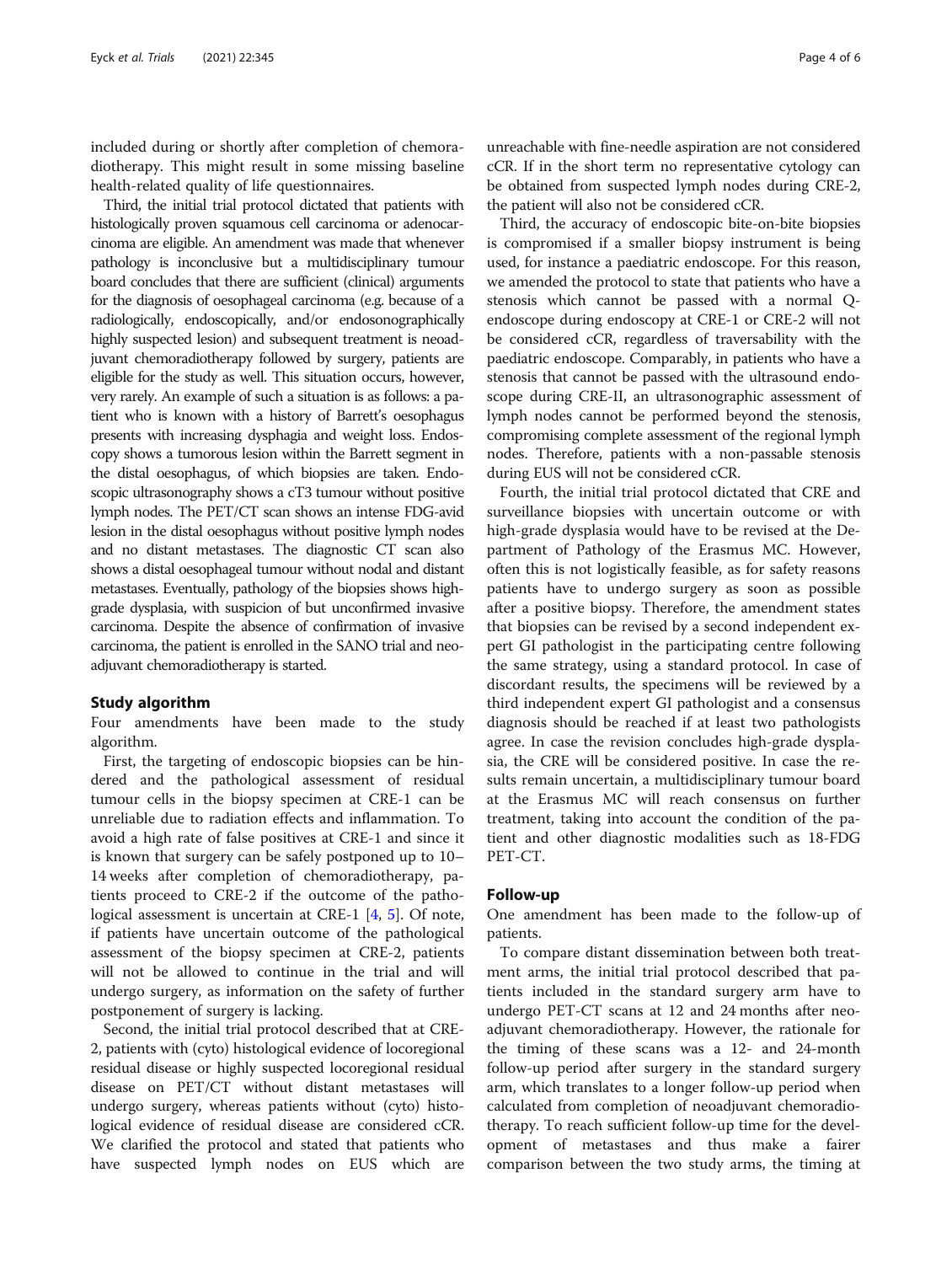<span id="page-4-0"></span>which the follow-up PET/CT scans are planned in the standard surgery arm has been changed from 12 and 24 months to 16 and 30 months after neoadjuvant chemoradiotherapy. These points in time match the sixth and ninth clinical response evaluations (CRE-6 and CRE-9) in the active surveillance arm at which PET/CT scans are also made. In this way, a distant dissemination rate can be calculated at these exact points in time.

#### Study parameters/endpoints

No amendments have been made to the study parameters/endpoints.

#### Safety and stopping rules

No amendments have been made to the safety and stopping rules.

#### Statistical analysis

One amendment has been made to the statistical analysis.

Initially, it was calculated that 264 patients with cCR would be required to demonstrate that active surveillance is non-inferior to standard surgery. For this sample size calculation, an expected 3-year overall survival of 67%, non-inferiority margin of 15%, intra-centre correlation coefficient of 0.02, power of 80%, and significance level of 0.05 were used. These survival data were based on the CROSS trial and defined from the moment of randomisation (i.e. pre-treatment) [[2,](#page-5-0) [6\]](#page-5-0). Based on preliminary data of the preSANO trial, the initial sample size calculation accounted for a 50% cCR rate and a 12% drop-out rate (e.g. patients with cCR within the surgery arm who request active surveillance arm, or vice versa; so-called crossover patients). Moreover, to reduce the number of newly included patients needed and to optimally use the data from the preSANO trial, 60 patients with cCR from the preSANO trial were expected to be included in the SANO trial.

Based on the final data of the preSANO trial and monitoring data of the first part of the SANO trial, it appeared that the cCR rate was 34% and the crossover percentage was 20%. Moreover, it appeared that only 29 instead of 60 patients with cCR from the preSANO trial met all criteria of the SANO trial and could be included. Also, new data on survival of patients with cCR after neoadjuvant chemoradiotherapy have become available [[7\]](#page-5-0). Based on these data, the sample size has been recalculated. The sample size was recalculated with expected 2-year overall survival of 75%, defined from the moment at which patients reach cCR (which is approximately 5 months after diagnosis). Accordingly, the sample size was recalculated with the predetermined power of 80%, significance level of 0.05, non-inferiority margin of 15%, and intra-centre correlation coefficient of 0.02. As a

result, 224 patients (i.e. 112 patients in each arm) with cCR will have to be enrolled in the trial. With a crossover rate of 20%, the total number of required inclusions will be  $280$  (=  $224/0.8$ ) patients with cCR. Taking into account that 29 patients with cCR can be included from the preSANO trial and a cCR rate of 34%, this will translate into approximately 740 patients required at baseline.

Simulating trial outcomes on 2-year overall survival calculated from the moment of cCR (approximately 5 months after diagnosis) is justified compared to 3-year overall survival calculated from diagnosis, as the power and significance levels are maintained and our primary endpoint will remain overall survival. Two years is a commonly used minimum follow-up time for comparable oncological trials, which is expected to capture the most relevant data for the short-term analysis. Moreover, the short-term results of the trial and thus the potential implementation of active surveillance as an alternative treatment strategy can be performed a year earlier, avoiding the unnecessary delay of providing organ sparing treatment for patients with locally advanced oesophageal cancer. Importantly, long-term analyses will be performed after the last included patient finished the active surveillance protocol (minimum follow-up of 5 years), as was previously defined.

#### Ethical and regulatory considerations

No amendments have been made to the ethical and regulatory considerations.

#### Conclusion

In conclusion, substantial amendments were made prior to closure of enrolment of the SANO trial. These amendments do not affect the outcomes of the trial compared to the original protocol. The last patient with a clinically complete response is expected to be included in May 2021. Guaranteeing a minimum follow-up of 2 years, the first results are expected late 2023.

#### Abbreviations

18F-FDG: Fluorodeoxyglucose; cCR: Clinically complete response; CRE: Clinical response evaluation; CRE-1: First clinical response evaluation; CRE-2: Second clinical response evaluation; CROSS: Chemoradiotherapy for oesophageal cancer followed by surgery study; EUS: Endoscopic ultrasonography; nCRT: Neoadjuvant chemoradiotherapy; pCR: Pathologically complete response; PET/CT: Positron emission tomography with computed tomography; preSANO: Pre-surgery as needed for oesophageal cancer; preSINO: Pre-surgery if needed for oesophageal cancer; QoL: Quality of life; R1: Microscopically non-radical; RCT: Randomised controlled trial; SCC: Squamous cell carcinoma; SANO: Surgery As Needed for Oesophageal cancer; SINO: Surgery if needed for oesophageal cancer; TRG: Tumour regression grade

#### Supplementary Information

Supplementary information accompanies this paper at [https://doi.org/10.](https://doi.org/10.1186/s13063-021-05274-w) [1186/s13063-021-05274-w](https://doi.org/10.1186/s13063-021-05274-w).

Additional file 1.